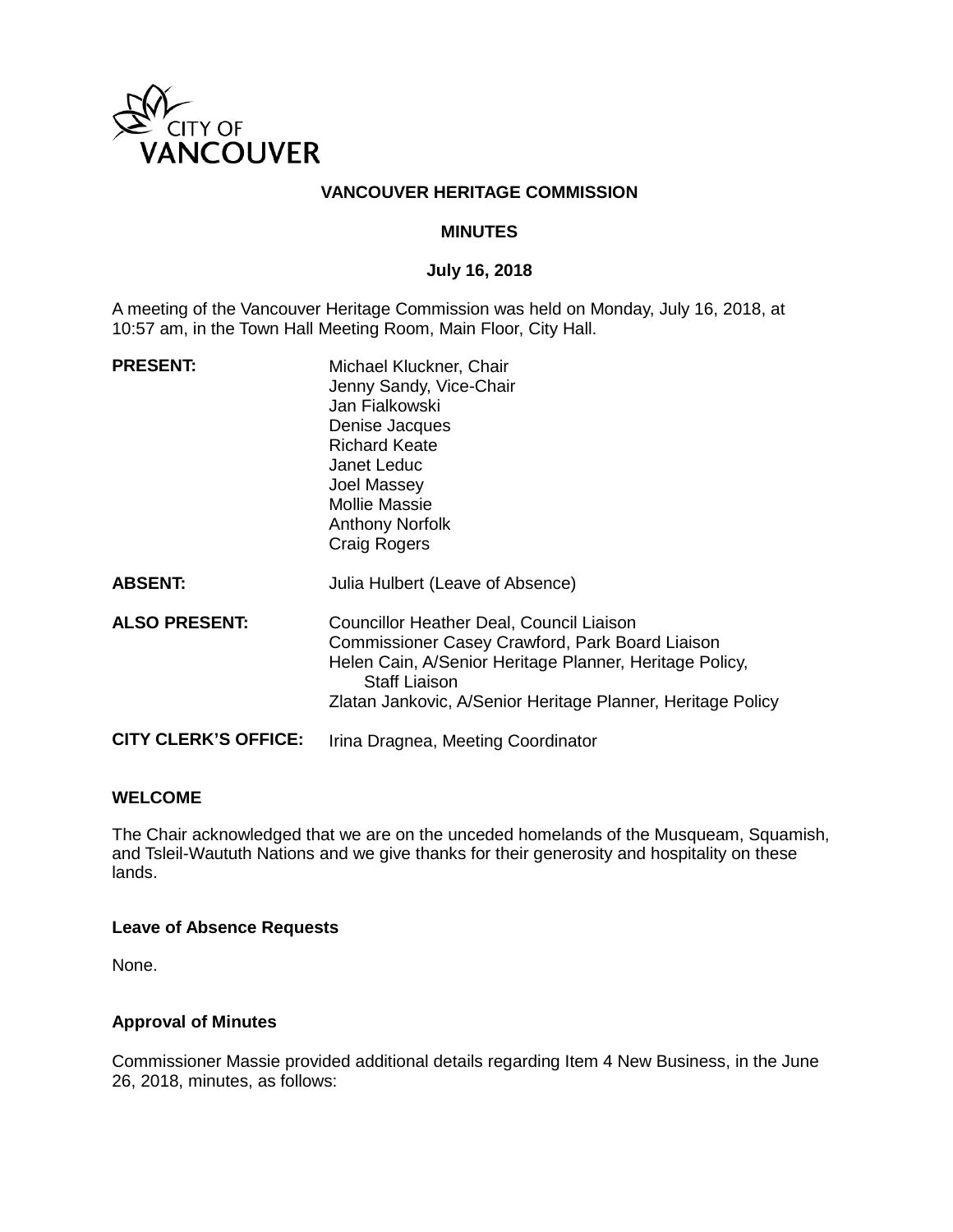## **New Business**

#### **(a) Report on the First Shaughnessy Advisory Design Panel meeting**

Commissioner Massie informed the Commission that the June 14, 2018, First Shaughnessy Advisory Design Panel meeting was cancelled due to lack of applicants.

MOVED by Commissioner Jacques SECONDED by Commissioner Fialkowski

> THAT the Vancouver Heritage Commission approve the Minutes from the meeting of June 25, 2018, as amended.

CARRIED UNANIMOUSLY

#### *VARY AGENDA*

MOVED by Commissioner Fialkowski SECONDED by Commissioner Keate

> THAT the Vancouver Heritage Commission vary the order of the agenda to deal with Item 2, entitled "Conservation Review," and Item 3, entitled "Heritage Action Plan", prior to dealing with Item 1, entitled "Business Arising from the Minutes."

#### CARRIED UNANIMOUSLY

*Note: For clarity, these minutes are recorded in chronological order.*

#### **2. Conservation Review**

#### **(a) 1290 Homer Street (MacPherson & Teetzel Company Building) DP-2018-00572 VHR "C"**

Issues: The following relaxations were requested:

- 1. Relaxation of off-street parking and loading requirements (additional Class A bicycle parking is being provided in lieu).
- 2. Encroachments:
	- Alignment of the east façade of the new addition with the east façade of the existing building, currently encroaching beyond the property line by approximately 8";
	- Reinstated historic cornice, projecting beyond the property line by approximately 3'-0" on Homer and Drake Streets; and
	- Stair and dock-leveler with associated guardrails, etc. beyond the property line, for access to the basement (Level 1) of the building, sunken below the level of the raised dock at Hamilton Street (existing condition).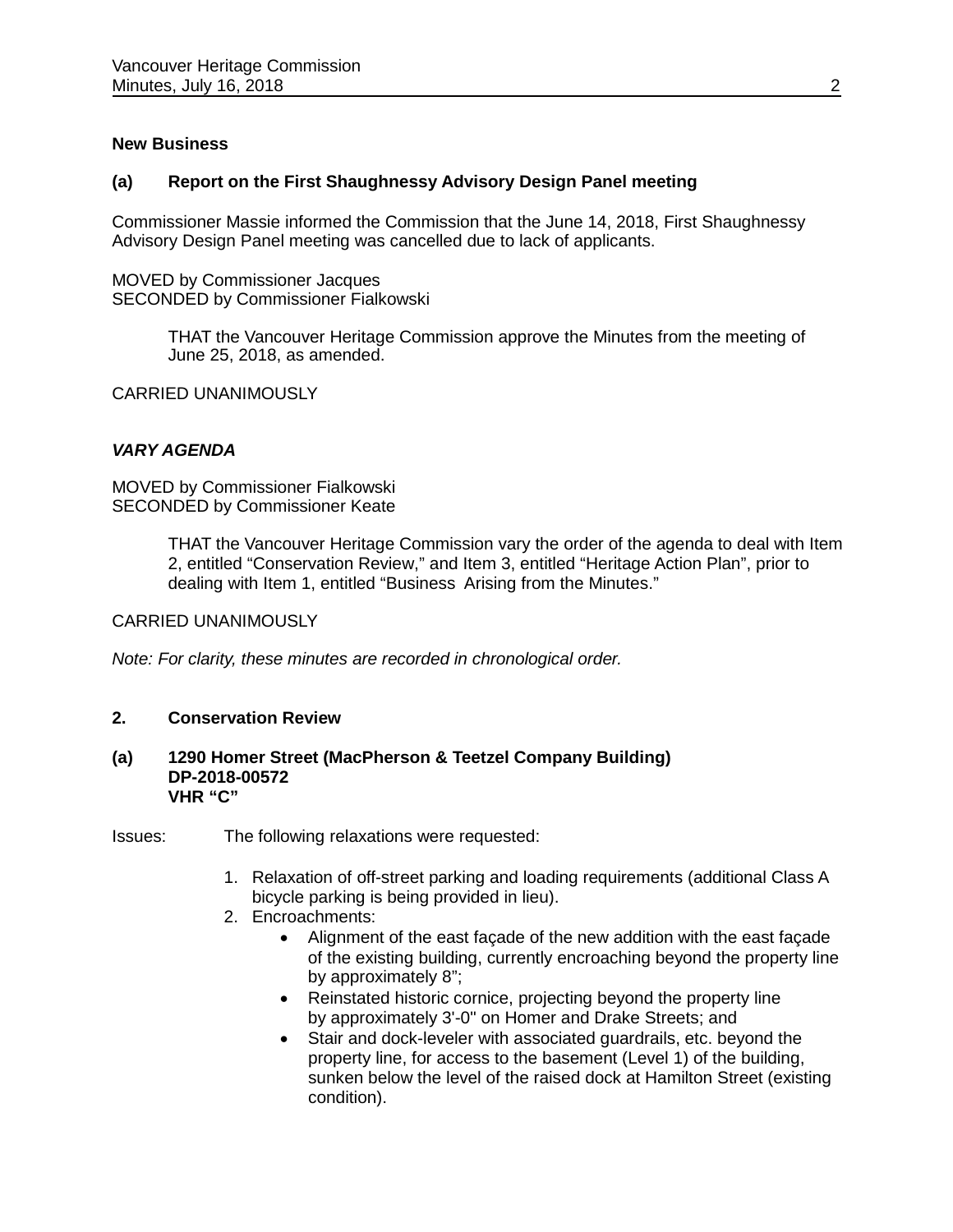Applicant:

- Derek Fleming, Architect, Acton Ostry Architects Inc.
- Elijah Karlo Sabadlan, Heritage Consultant, Don Luxton and Associates Inc.

Staff:

• Zlatan Jankovic, A/Senior Heritage Planner, City of Vancouver

Staff and the applicant provided an overview of the application and responded to questions.

The Vancouver Heritage Commission thanked the applicant and staff for their presentation on the MacPherson & Teetzel Company Building, noting the following comments made informally in the workshop format:

- Overall satisfaction with the direction of the architects;
- Concerns with the wood colouring;
- Different options to be explored for the outside materials;
- Might give the feeling of top heavy;
- The horizontal bands could be more narrow; and
- Potential lower ceiling height to be explored.

MOVED by Commissioner Keate SECONDED by Commissioner Massie

- A. THAT the Vancouver Heritage Commission supports the proposal to retain and rehabilitate the MacPherson & Teetzel Company Building at 1290 Homer Street, including the designation of the building and the addition of a three-storey rooftop addition as presented to the Commission at their meeting on July 16, 2018.
- B. THAT the Vancouver Heritage Commission commends the applicant for the highlevel conservation work, including seismic upgrading, brick repair, preservation inplace of the heavy timber internal structure, and the preservation of existing windows.
- C. THAT the Vancouver Heritage Commission requests that the cladding be carefully considered for compatibility with the historic building, including its colour and tone, and the suitability of the vertical woodgrain; also, the thickness of the horizontal band between floors be considered for further design development; and

FURTHER THAT the Commission supports the restoration of the historic cornice and its encroachment into the public realm, and the encroachment of the east façade of the new addition to align with the east façade of the existing building, and any further encroachments required by the historic building.

## CARRIED UNANIMOUSLY

**\* \* \* \* \***

The Commission recessed at 11:51 pm and reconvened at 12:07 pm.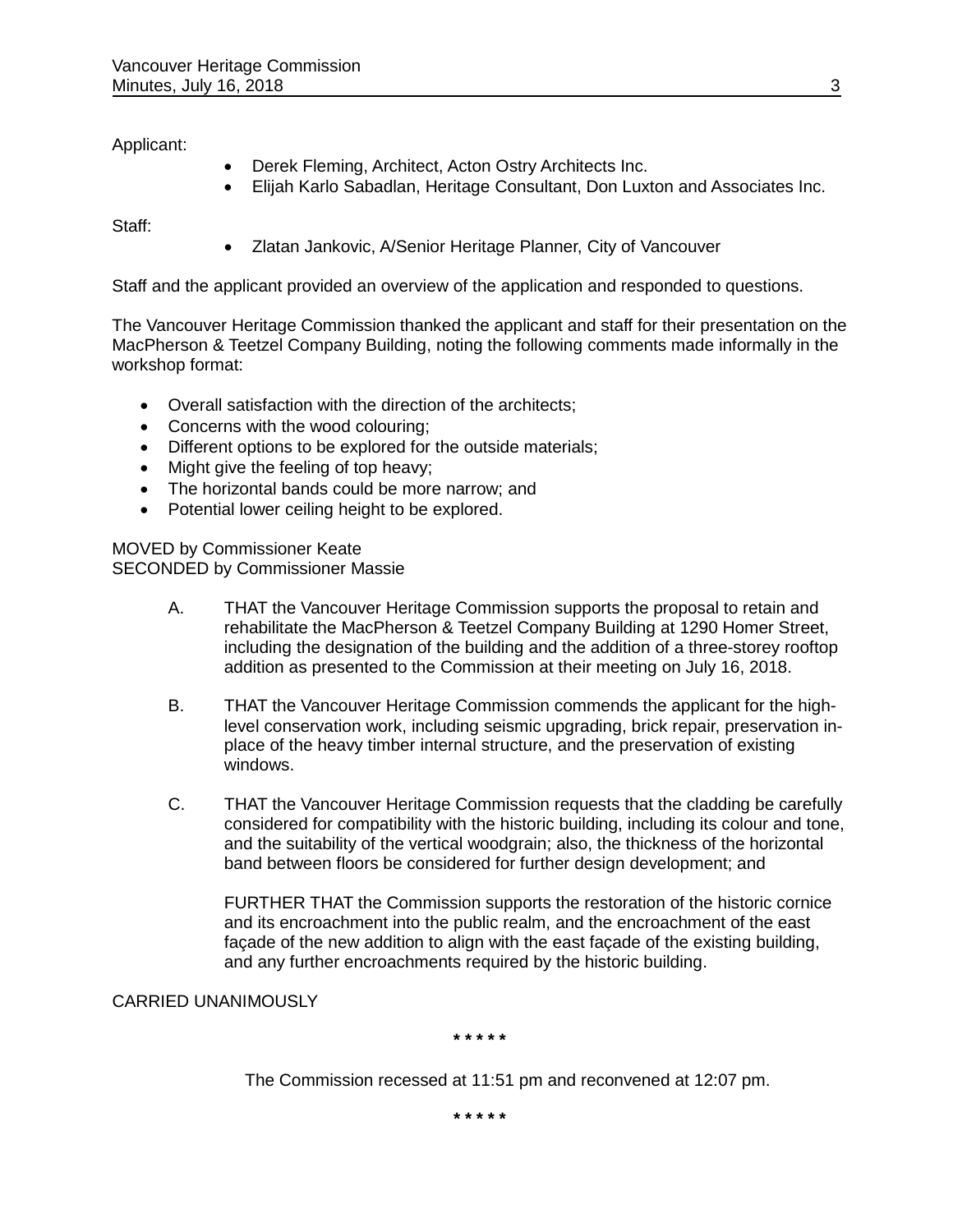## **3. Heritage Action Plan**

Staff: Helen Cain, A/Senior Heritage Planner, City of Vancouver

Staff provided an update on the Review of the Heritage Program, specifically the Heritage Strategy and the Heritage Toolkit.

Council approved the Heritage Action Plan, in 2013, to refresh the Heritage Program through updates to the Heritage Register, financial incentives, application processes and measures to retain pre-1940 houses, trees and cultural space in heritage buildings. Since 2014, a number of policies, regulations and incentives have been introduced and three consultant studies were completed to inform the Heritage Register Update and Heritage Program Review, specifically:

- *Vancouver Thematic Framework*: a set of historical themes;
- *Heritage Register Update*: new categories, criteria and a gap analysis; and
- *Heritage Strategy*: draft vision, goals and directions and issues to address through completion of a citywide framework of policies and an action plan.

Study findings and emerging directions were shared for public comment in 2017 and results include support for completion of a Heritage Strategy similar to other City frameworks (e.g. Healthy City Strategy, Green City Action Plan). Based on consultant studies, and a new recent focus in City initiatives on living heritage, Planning will request that Council instruct staff to reorient the Heritage Action Plan to fully integrate heritage and community planning, address built and cultural heritage and dovetail citywide goals for reconciliation, culture and heritage.

A "Heritage Toolkit" is a term to describe a set of planning and regulatory tools, support tools, and protection tools. The proposed Heritage Toolkit was presented to address issues identified in consultant studies and shared with the public for feedback last year.

The following comments were made informally in the workshop format:

- The right wording is crucial when creating policies;
- Building Envelope Professionals should be brought in early in the process;
- There are important differences between restoration and "replication;"
- Will be great for staff to provide an example of the full toolkit for commissioners to become familiar with all tools; and
- Concerns about how to support heritage conservation through relaxations.

MOVED by Commissioner Leduc SECONDED by Commissioner Massie

- A. THAT the Vancouver Heritage Commission supports staff's request to fully integrate heritage into community planning and the forthcoming citywide plan through changes and additions to the Heritage Action Plan that Council approved in 2013.
- B. THAT the Vancouver Heritage Commission supports the integration of built and cultural heritage, including the histories of Indigenous peoples and historically wronged cultural communities, as part of a comprehensive heritage strategy for the City of Vancouver.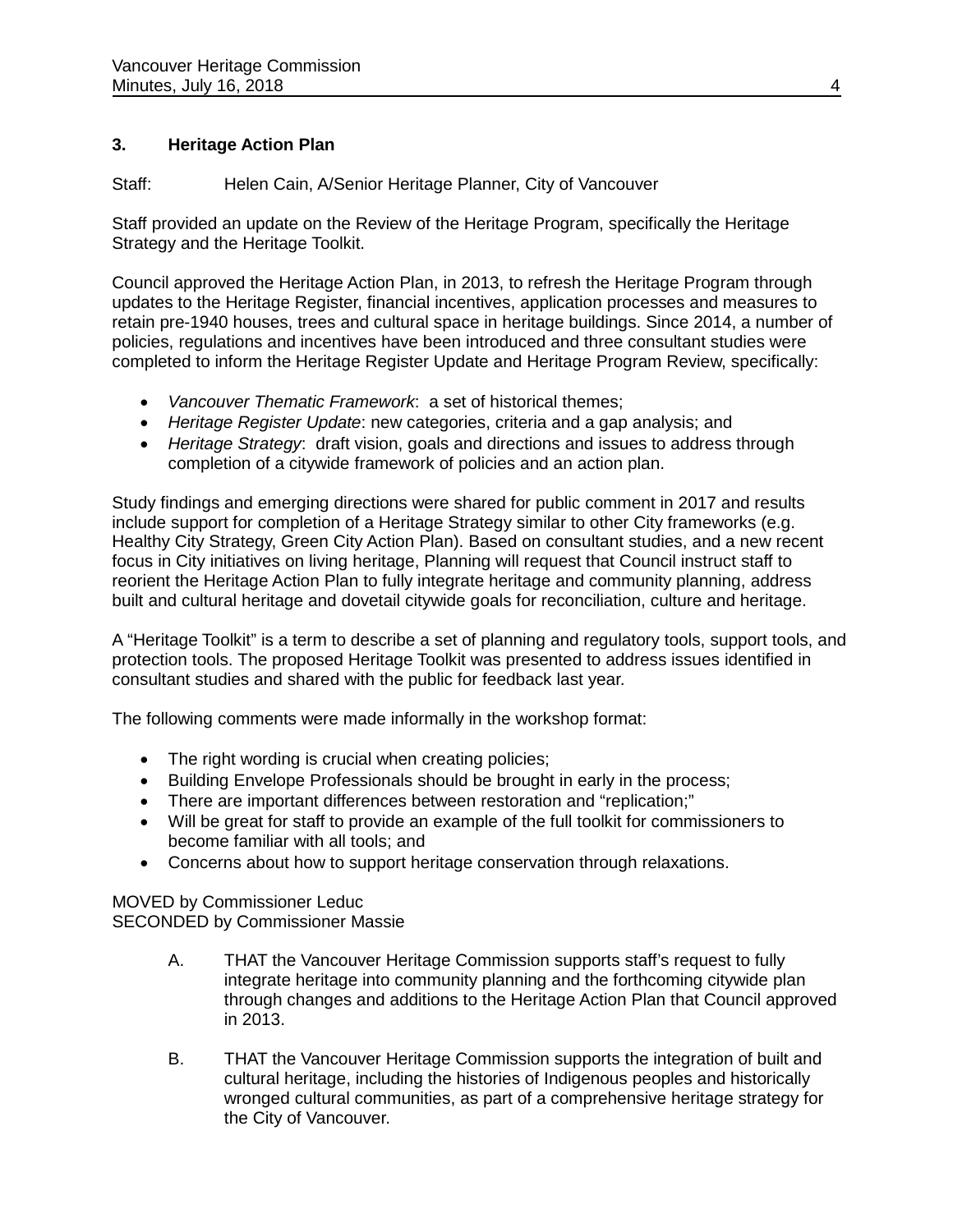- C. THAT, on the matter of the proposed Heritage Toolkit, the Vancouver Heritage Commission recommends that the City of Vancouver adopt the *National Standards & Guidelines for the Conservation of Historic Places in Canada* to control exterior alterations and ensure that new developments do not result in "façadism".
- D. THAT the Vancouver Heritage Commission agrees that no property on the Heritage Register should be demolished due to a rezoning or a subdivision of the property.
- E. THAT the Vancouver Heritage Commission supports the adoption of the *Heritage Property Standards and Maintenance By-law* city-wide, and understands that an amendment to the *Vancouver Charter* could be sought to allow the City of Vancouver to provide maintenance for neglected protected heritage properties at the owner's expense.
- F. THAT the Vancouver Heritage Commission supports the development and refinement of a process involving building inspectors, heritage planners, architects and consultants to ensure that character-defining-elements are not lost in the rehabilitation of heritage properties, and to identify roadblocks that are standing in the way of heritage projects and to ensure that all available tools are interpreted in the most liberal manner possible to allow projects to proceed.

## CARRIED UNANIMOUSLY

## **1. Business Arising from the Minutes**

## **(a) Report Back – Heritage Incentive Plan (HIP)**

At the request of the Commission at its previous meeting, June 25, 2018, members of the Heritage Action Plan Subcommittee met on July 9, 2018, to review the proposed Heritage Incentive Plan (HIP). Staff responded to requests for further information and answered questions; all communication was distributed electronically to the Commission members.

MOVED by Commissioner Fialkowski SECONDED by Commissioner Rogers

## WHEREAS

- 1. The Heritage Incentive Plan (HIP), as presented to the Vancouver Heritage Commission (the "Commission") on June 25, 2018, intends to replace the Heritage Building Rehabilitation Program (HBRP).
- 2. The Commission has heard no rationale for the discontinuation of the HBRP which includes Heritage Density Transfer and the "density bank".
- 3. The Commission understands that the HBRP was a successful and widely supported program that funded a tremendous amount of heritage conservation in the recent past.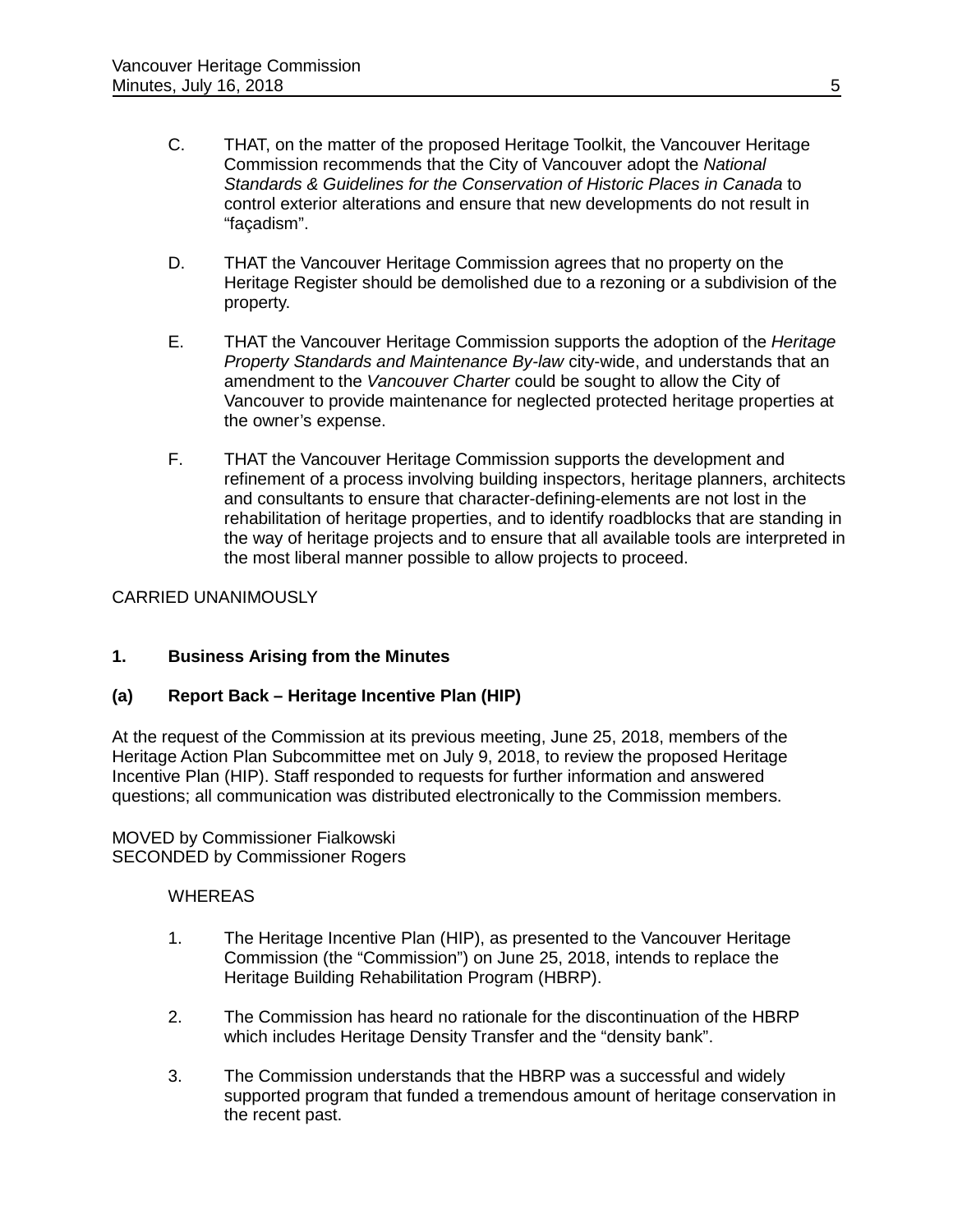## THEREFORE BE IT RESOLVED:

A. THAT the Vancouver Heritage Commission (the "Commission") requests that a thorough analysis of the Heritage Density Transfer Program be undertaken;

FURTHER THAT the Commission suggests the continuation of on-site density bonusing for projects involving heritage conservation that meet the relevant standards and guidelines;

AND FURTHER THAT the Commission supports the continuation of the Heritage Façade Rehabilitation Program on a city-wide basis with a proposed annual budget of \$300,000.

- B. THAT the Vancouver Heritage Commission gives qualified support for the Heritage Incentive Plan (HIP), as presented at its June 25, 2018, meeting, noting the following for staff consideration:
	- the HIP program, as proposed, will address a gap in the City of Vancouver's heritage strategy in its focus on seismic upgrading of unreinforced masonry buildings;
	- within the HIP program, a further development of the grant application process takes place in order to ensure that the process is as simple and as streamlined as possible with dedicated staff provided to process the applications;
	- the HIP program may be underfunded and the cap of \$4 million per grant may be inadequate to address complex projects that may arise; and
	- the HIP program to be closely monitored both for its efficiency and for the adequacy of its funding.
- C. THAT the Vancouver Heritage Commission supports the Heritage House Conservation Program, with a proposed annual budget of \$300,000, to be administered by the Vancouver Heritage Foundation, which will fill a gap in the City of Vancouver's overall heritage strategy.

CARRIED UNANIMOUSLY (Commissioner Sandy absent for the vote)

## **4. New Business**

## **(a) Statement of Significance and Vancouver Heritage Register Subcommittee Report**

Staff circulated, reviewed and amended the report from the Statement of Significance and Vancouver Heritage Register Subcommittee meeting held on July 9, 2018, and responded to questions.

MOVED by Commissioner Keate SECONDED by Commissioner Fialkowski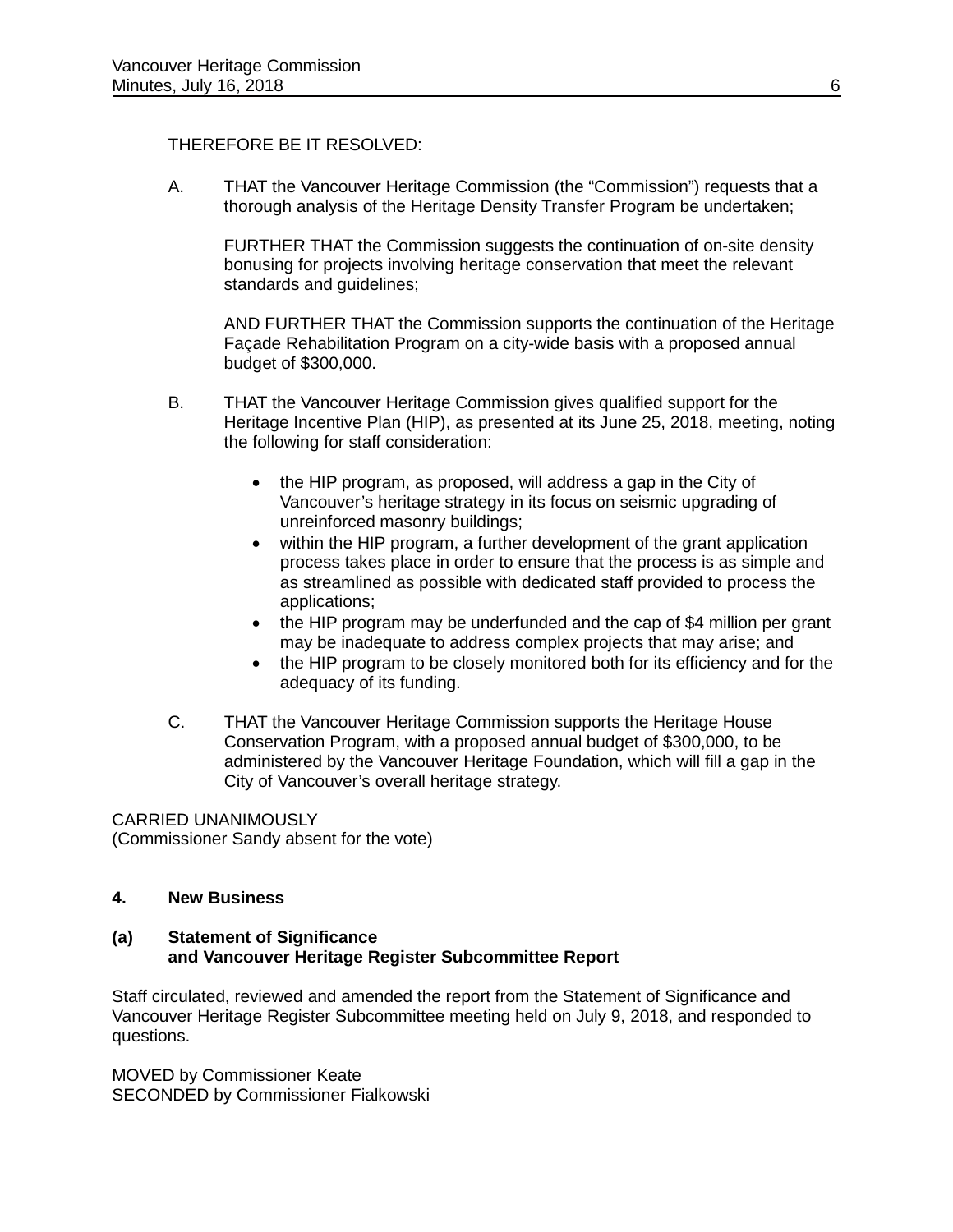- A. THAT the Vancouver Heritage Commission supports adding the following buildings to the Vancouver Heritage Register as B-listings:
	- 2065 Beach Avenue Leonard Thirkell Residence.
	- 4555 Dunbar Street Dunbar Theatre.
- B. THAT the Vancouver Heritage Commission supports adding the following building to the Vancouver Heritage Register as a C-listing:
	- 2076 Pendrell Street Vernon Thirkell Residence.
- C. THAT the Vancouver Heritage Commission requests that the Statement of Significance for the following building be referred back to the consultants for revisions and, where necessary, to complete revisions to the Vancouver Heritage Register Evaluations:
	- 2065 Beach Avenue Leonard Thirkell Residence.
	- 2076 Pendrell Street Vernon Thirkell Residence.
	- 4555 Dunbar Street Dunbar Theatre.
	- 1168 East Hastings Street Vernon Apartments.
	- 1180 East Hastings Street Burns & Co. East End Meat Market.

CARRIED UNANIMOUSLY (Commissioner Sandy absent for the vote)

## **(b) Report on the First Shaughnessy Advisory Design Panel meeting**

Commissioner Massie informed the Commission that the July 5, 2018, First Shaughnessy Advisory Design Panel meeting was cancelled due to lack of applicants.

## **Adjournment**

MOVED by Commissioner Keate SECONDED by Commissioner Jacques

THAT this meeting be adjourned.

CARRIED UNANIMOUSLY (Commissioner Sandy absent for the vote)